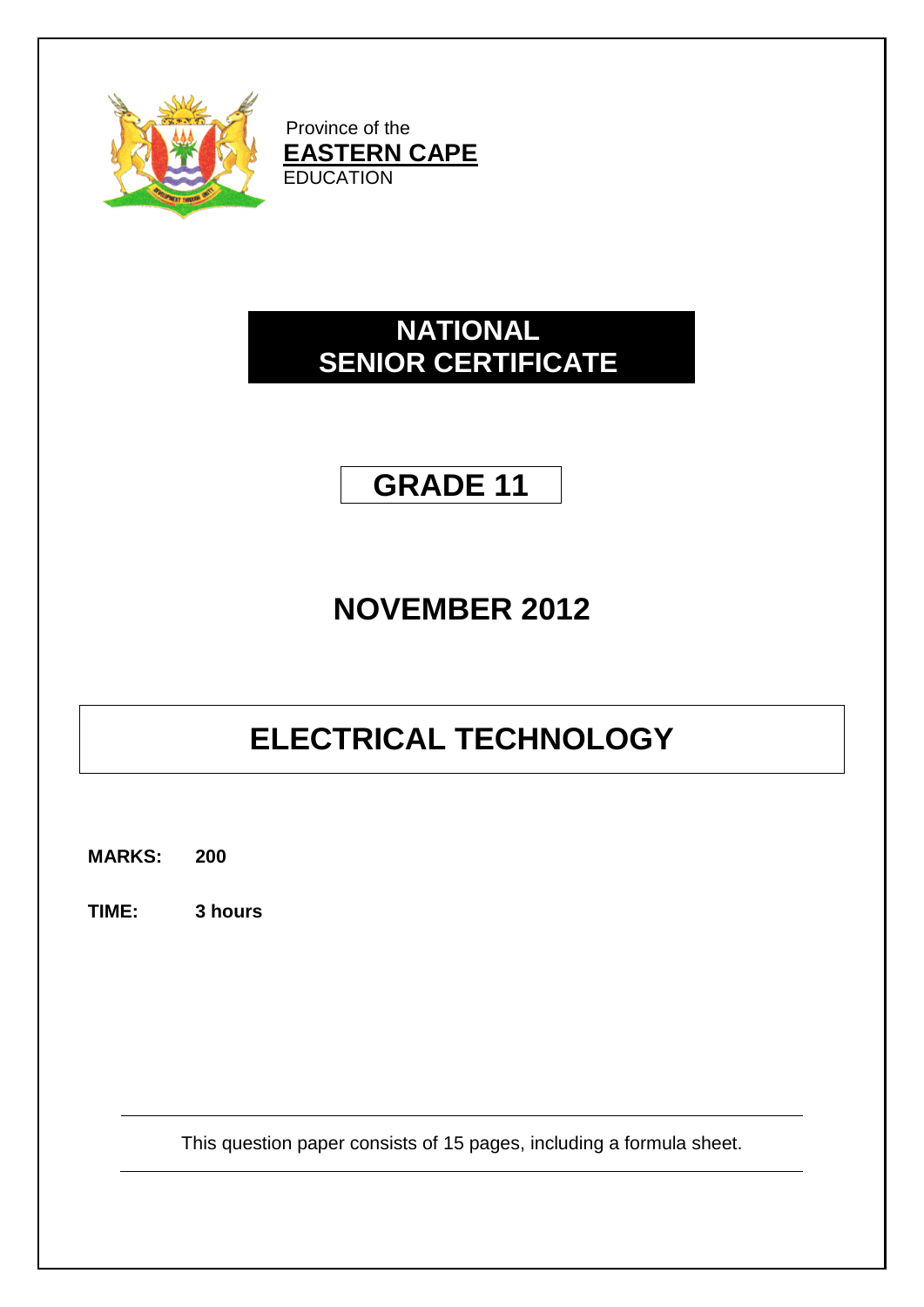#### **INSTRUCTIONS AND INFORMATION**

- 1. Answer ALL the questions.
- 2. Sketches and diagrams must be large, neat and fully labelled.
- 3. All calculations must be shown, and correct to two decimal places.
- 4. Answers must be clearly numbered.
- 5. A formula sheet is provided at the end of the paper.
- 6. Non-programmable calculators may be used.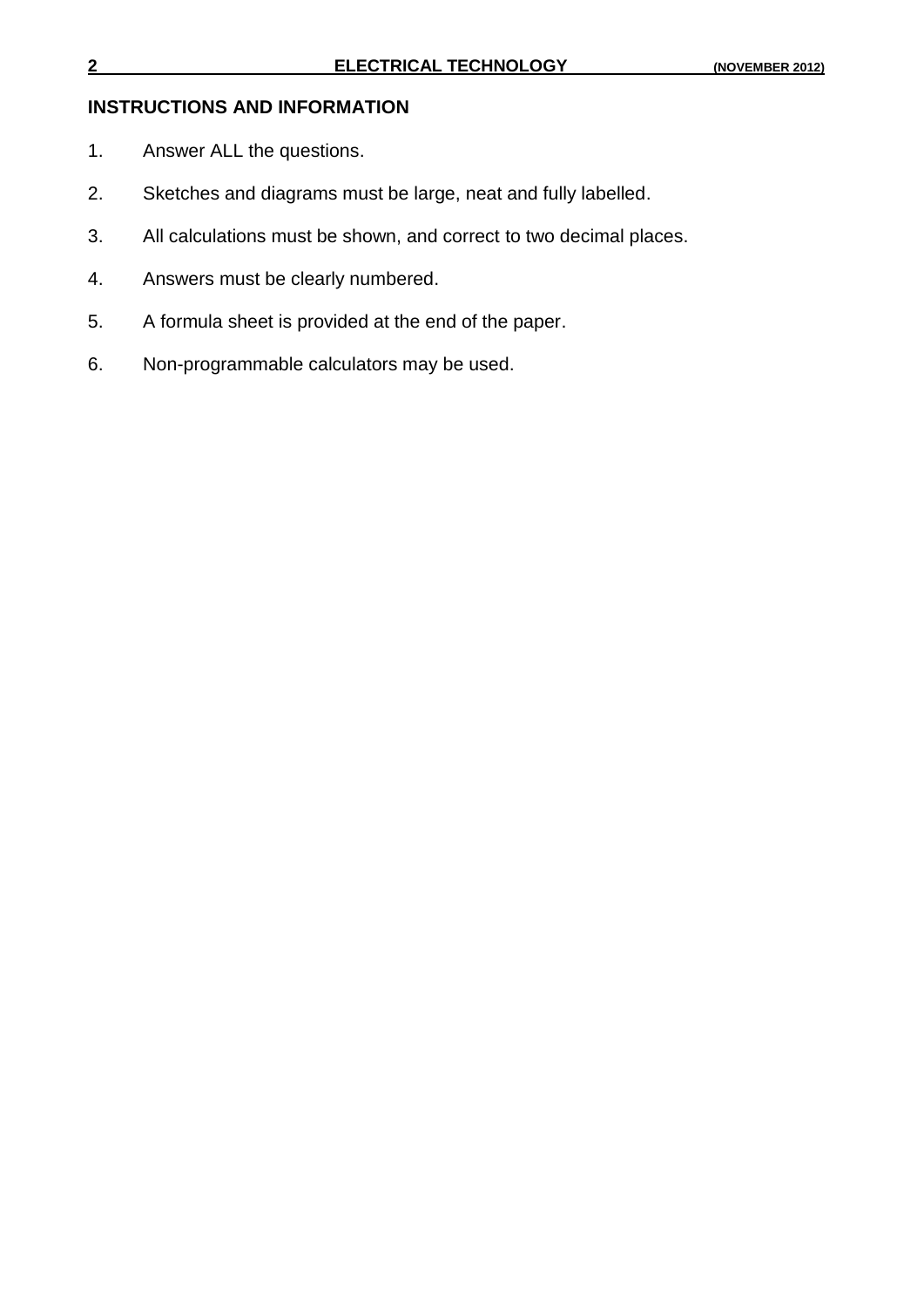## **QUESTION 1: TECHNOLOGY, SOCIETY AND THE ENVIRONMENT**

| 1.1 | toys. | South Africa is requires people to be entrepreneurs, so that they can survive<br>the job loss that is happening. Discuss TWO competencies a person<br>requires, to be a successful entrepreneur in the manufacturing of electronic                                            | (2)           |
|-----|-------|-------------------------------------------------------------------------------------------------------------------------------------------------------------------------------------------------------------------------------------------------------------------------------|---------------|
| 1.2 |       | South Africa is currently experiencing a power shortage which has led to load<br>shedding. Load shedding occurs when Eskom needs to shut down power to<br>non-essential services in order to keep the powergrid up and running.                                               |               |
|     |       | List FOUR precautions you could take to limit the use of electrical energy thus<br>assisting Eskom in limiting load shedding.                                                                                                                                                 | (4)           |
| 1.3 |       | Technology is expanding and growing every day. State ONE example of<br>advancement in technology and explain how it has affected your life in a<br>positive, as well as in a negative way.                                                                                    | (3)           |
| 1.4 |       | Name ANY skill that a successful entrepreneur should possess.                                                                                                                                                                                                                 | (1)<br>$[10]$ |
|     |       | <b>QUESTION 2: TECHNOLOGICAL PROCESS</b>                                                                                                                                                                                                                                      |               |
| 2.1 |       | Mention ANY THREE steps to be followed when designing an artefact.                                                                                                                                                                                                            | (3)           |
| 2.2 |       | People walking and cycling along the side of the road after dark, are not<br>easily seen by passing traffic. Such an action my cause fatal accidents.<br>These people need an electronic warning sign that they can wear to alert the<br>traffic and thus protect themselves. |               |
|     | 2.2.1 | Write the design brief for the above-mentioned problem.                                                                                                                                                                                                                       | (3)           |
|     | 2.2.2 | Develop ANY TWO specifications for the design solution to the                                                                                                                                                                                                                 |               |

problem. (4)

**[10]**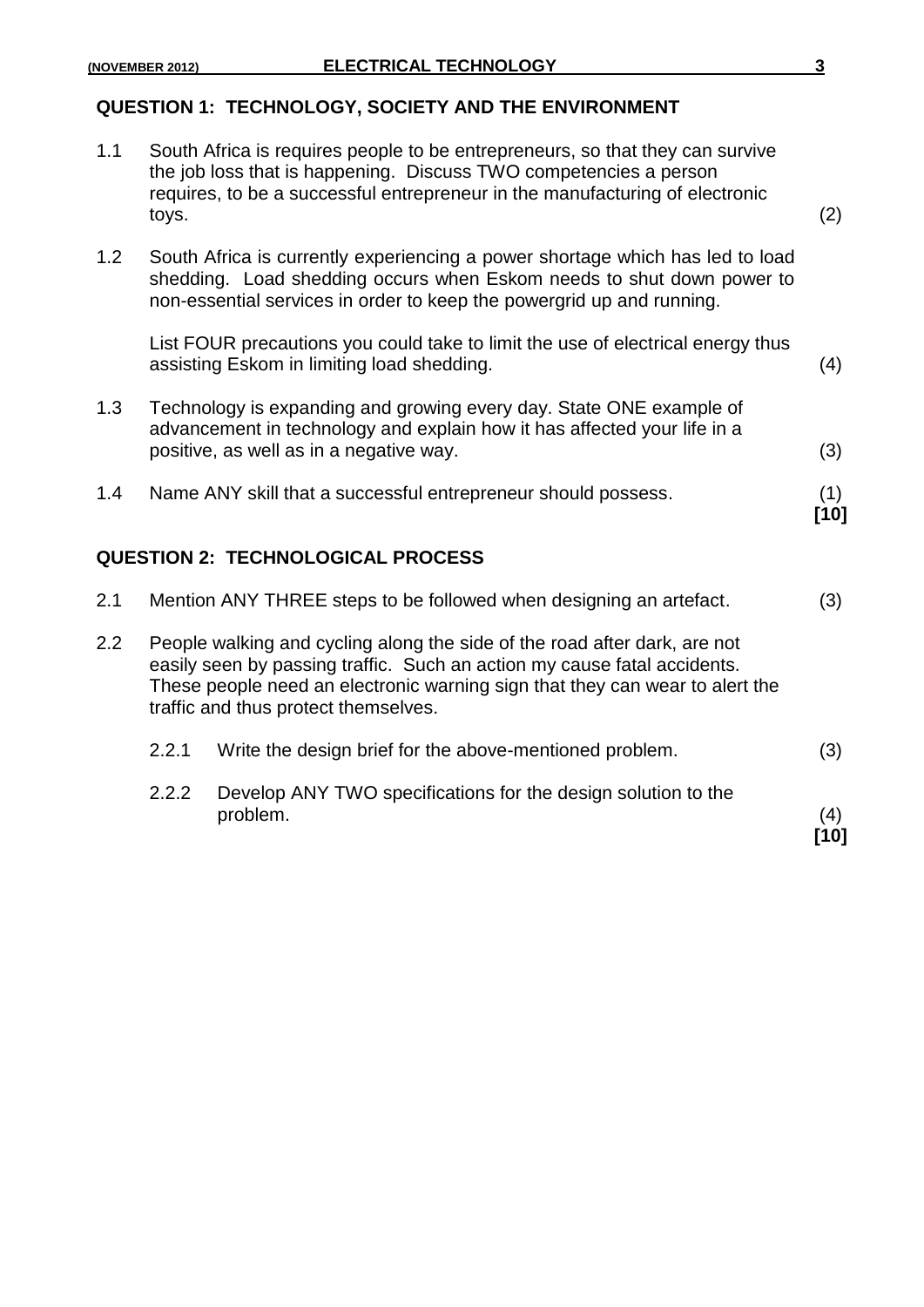### **QUESTION 3: OCCUPATIONAL HEALTH AND SAFETY**

|     |                                                                                                                                                           | ้101 |
|-----|-----------------------------------------------------------------------------------------------------------------------------------------------------------|------|
| 3.5 | Briefly explain what precautions you will take when a learner is being<br>electrocuted because they touched an open live conductor.                       | (2)  |
| 3.4 | In your school you are required to work using a portable drilling machine.<br>Name TWO safety acts you should observe when working with a portable drill. | (2)  |
| 3.3 | Name TWO safety conditions that you should observe in a workshop.                                                                                         | (2)  |
| 3.2 | Name TWO safety acts you should observe in a workshop.                                                                                                    | (2)  |
| 3.1 | Define safety in the Technology Workshop.                                                                                                                 |      |

#### **QUESTION 4: INSTRUMENTS**

FIGURE 4.1 indicates the current flow through a resistor and the voltage across the same resistor. The scale setting is as follows:



Vertical : 10 V/division Horizontal : 2,5 ms/division

**FIGURE 4.1**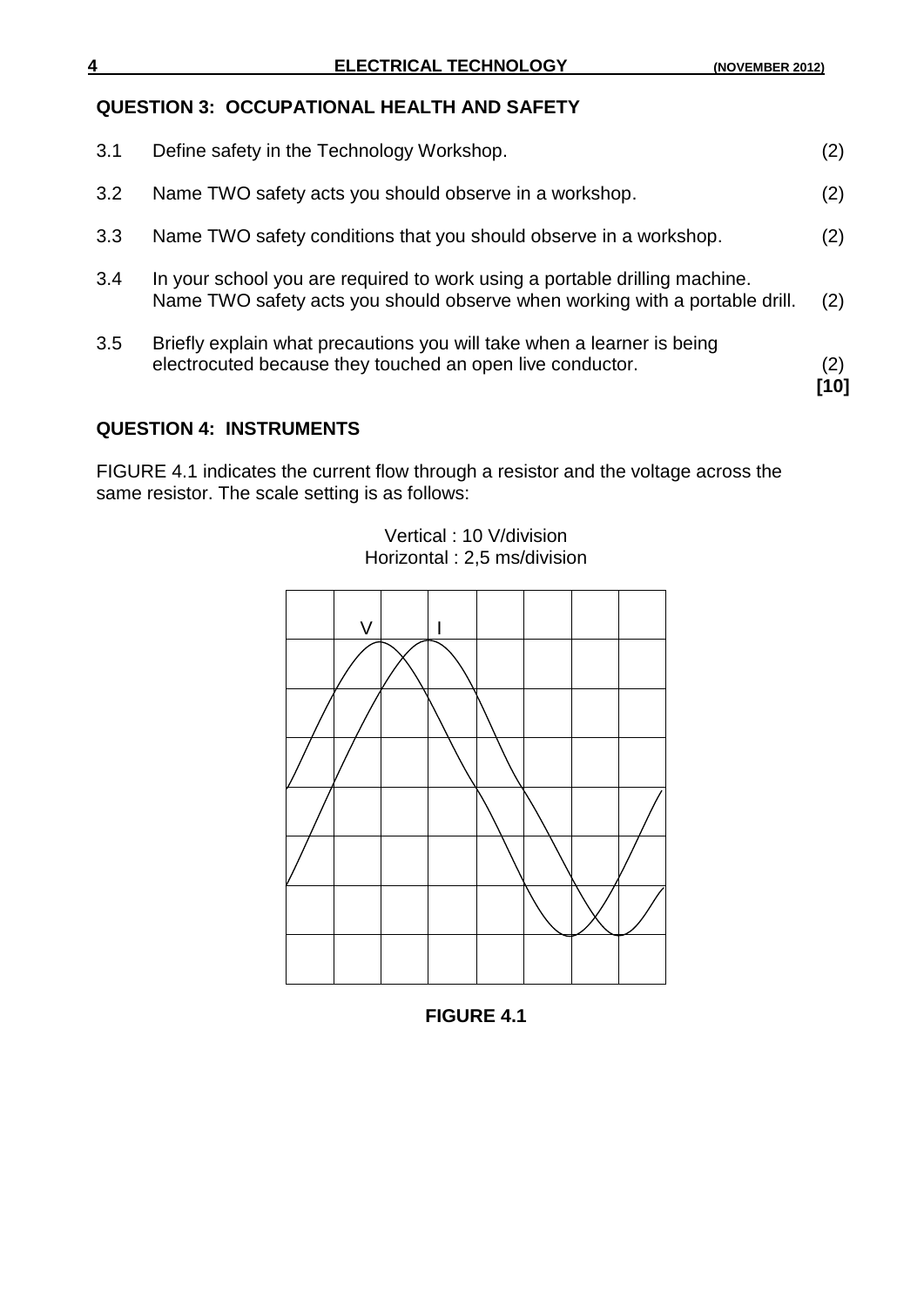|     | (NOVEMBER 2012)                                                            | <b>ELECTRICAL TECHNOLOGY</b>                                                                                                                              | 5             |
|-----|----------------------------------------------------------------------------|-----------------------------------------------------------------------------------------------------------------------------------------------------------|---------------|
| 4.1 |                                                                            | Determine the phase angle between the voltage and the current.                                                                                            | (2)           |
| 4.2 |                                                                            | Calculate the maximum value of the voltage.                                                                                                               | (2)           |
| 4.3 |                                                                            | Determine the time taken to complete ONE cycle.                                                                                                           | (3)           |
| 4.4 |                                                                            | Calculate the effective value of the voltage.                                                                                                             | (3)<br>$[10]$ |
|     |                                                                            | <b>QUESTION 5: PRINCIPLE OF SINGLE-PHASE GENERATION</b>                                                                                                   |               |
| 5.1 | magnetic field.                                                            | Describe what happens when a conductor loop rotates through a two-pole                                                                                    | (2)           |
| 5.2 | magnetic field?                                                            | When is the maximum EMF induced in a loop that rotates through a two-pole                                                                                 | (1)           |
| 5.3 | An alternating current wave form is represented by the following equation: |                                                                                                                                                           |               |
|     |                                                                            | $i = 12 \sin 314t$                                                                                                                                        |               |
|     |                                                                            | Using this equation, calculate the following:                                                                                                             |               |
|     | 5.3.1                                                                      | The average value of the waveform                                                                                                                         | (2)           |
|     | 5.3.2                                                                      | The value of the current after 1,5 ms                                                                                                                     | (3)           |
| 5.4 |                                                                            | In South Africa the municipalities supply single phase domestic ac power at<br>230 V (r.m.s.) at 50 Hz. Use this information and calculate the following: |               |
|     | 5.4.1                                                                      | The maximum value of the household voltage                                                                                                                | (2)           |
|     | 5.4.2                                                                      | The average value of the household voltage                                                                                                                | (2)           |
|     | 5.4.3                                                                      | The period it takes to complete ONE cycle                                                                                                                 | (3)<br>$[15]$ |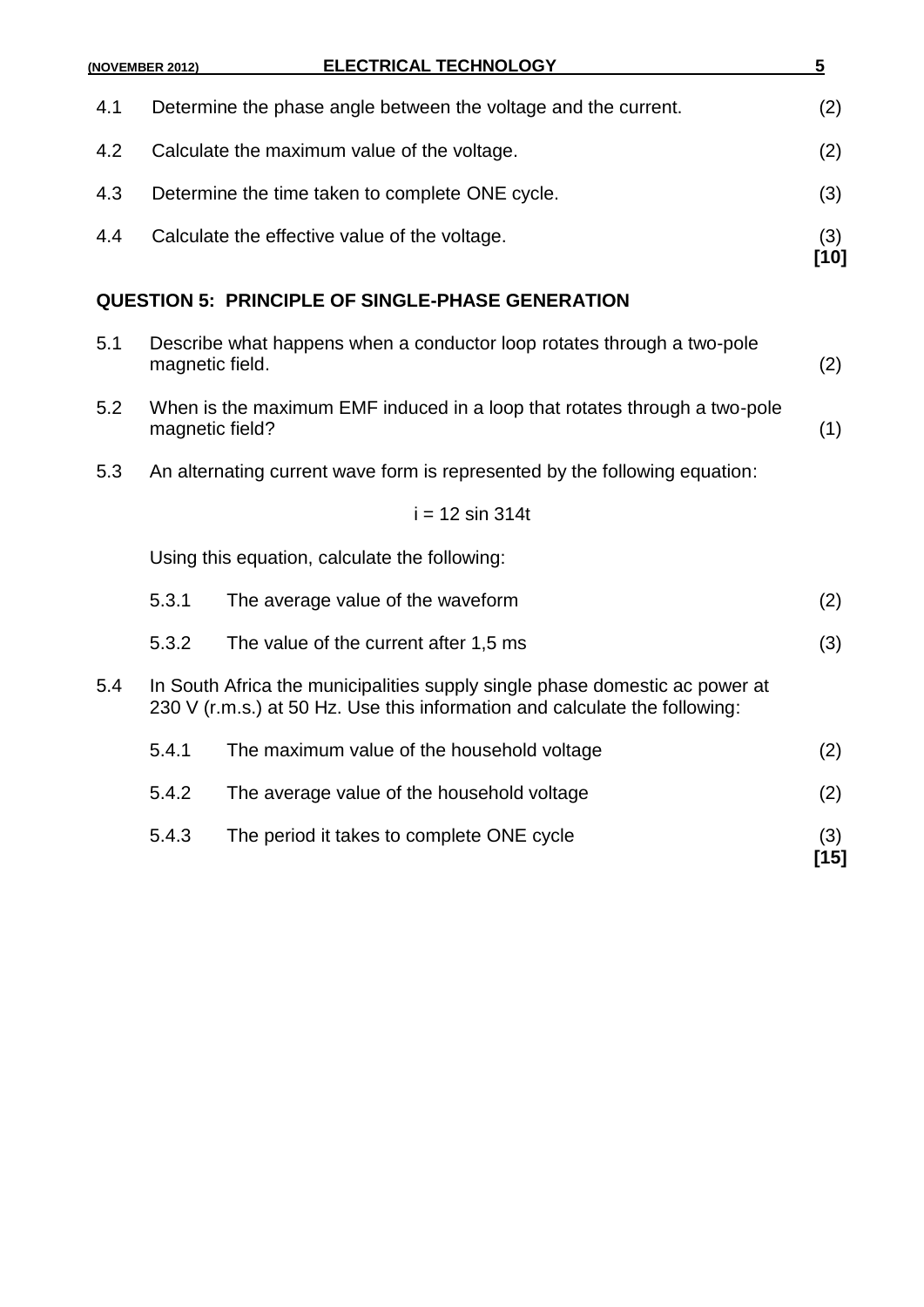## **QUESTION 6: RLC CIRCUITS**

| 6.1 | Explain the term <i>impedance</i> with reference to an RLC circuit.                                                                                             |                                                                      | (3)         |  |
|-----|-----------------------------------------------------------------------------------------------------------------------------------------------------------------|----------------------------------------------------------------------|-------------|--|
| 6.2 | In an RLC circuit the increase or decrease in frequency plays a vital role for<br>various applications.                                                         |                                                                      |             |  |
|     | What will happen to the resistance and reactance values of the following<br>components if the frequency increases?                                              |                                                                      |             |  |
|     | 6.2.1                                                                                                                                                           | A resistor                                                           | (1)         |  |
|     | 6.2.2                                                                                                                                                           | A capacitor                                                          | (1)         |  |
|     | 6.2.3                                                                                                                                                           | An inductor                                                          | (1)         |  |
| 6.3 | The tuning circuit of a radio/TV consists of a 75 mH coil, 220 µf capacitor and<br>a 22 $\Omega$ resistor, all connected in series across a 24 V, 50 Hz supply. |                                                                      |             |  |
|     | Calculate the following:                                                                                                                                        |                                                                      |             |  |
|     | 6.3.1                                                                                                                                                           | The total impedance of the circuit                                   | (9)         |  |
|     | 6.3.2                                                                                                                                                           | The total current flow in the circuit                                | (3)         |  |
|     | 6.3.3                                                                                                                                                           | The phase angle between the supply current and the voltage           | (3)         |  |
|     | 6.3.4                                                                                                                                                           | Draw the phasor diagram. (Not to scale)                              | (4)         |  |
| 6.4 |                                                                                                                                                                 | List TWO characteristics of a circuit in resonance.                  | (2)         |  |
| 6.5 |                                                                                                                                                                 | Give TWO practical applications an RLC circuit.                      | (2)         |  |
| 6.6 |                                                                                                                                                                 | Is the capacitive reactance of a capacitor dependent upon frequency? | (1)<br>[30] |  |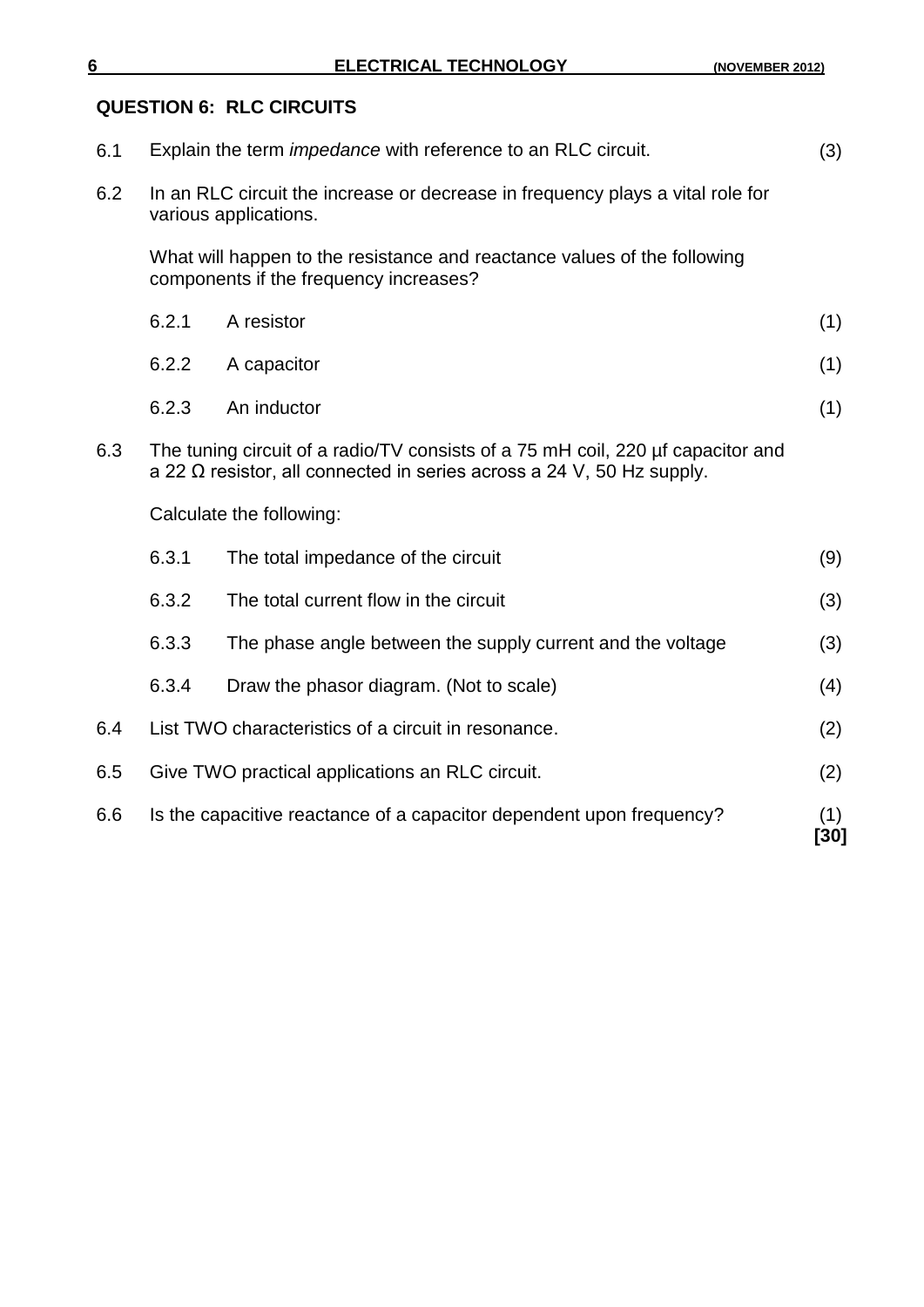7.3

#### **QUESTION 7: SEMI-CONDUCTOR DEVICES**

7.1 When transistors are utilised as amplifiers, reference is made to the gain of the transistor. Make use of your knowledge of amplifiers to determine the gain of the amplifier shown in FIGURE 7.1. (3)



**FIGURE 7.1: TOUCH SWITCH CIRCUIT**

7.2 List TWO uses of a transistor in an electrical/electronic circuit. (2)



FIGURE 7.3 shows a thyristor controlled lamp dimming circuit.

Explain its basic operation. (5)

**[10]**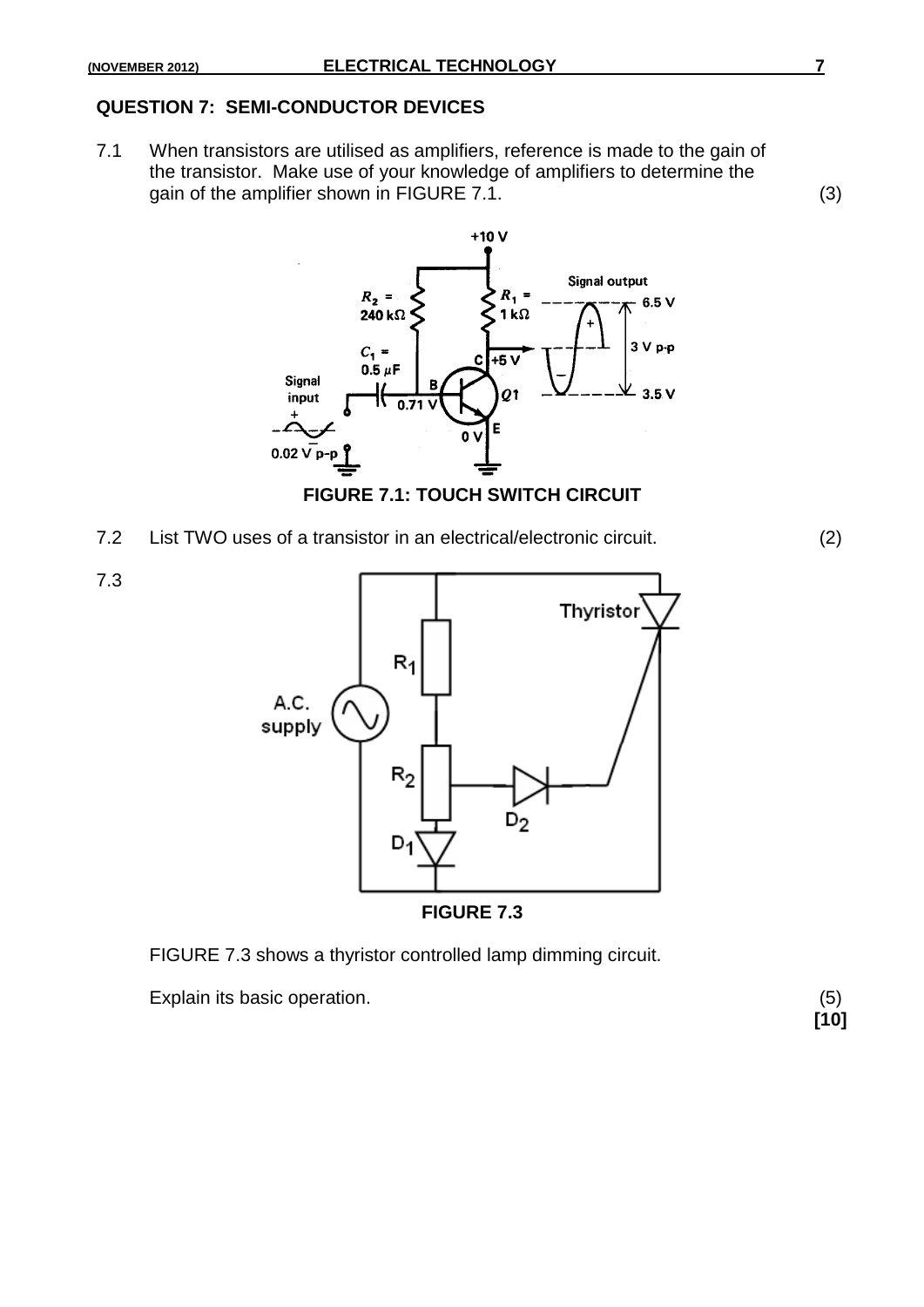#### **QUESTION 8: AMPLIFIERS**





**FIGURE 8.1**

Identify the type of circuit used in FIGURE 8.1 and list TWO other types of transistor configurations. (3)

8.2



**FIGURE 8.2**

Refer to FIGURE 8.2 to determine the value of the load resistor (Rc) to be utilised with a transistor that has a maximum collector current (**I**c) of 150 mA and a supply voltage of 24 volts.  $\blacksquare$  NOTE: (Vcc = Vce).  $\blacksquare$  (3)

8.3 Determine the capacitor that is required for frequencies of 100 Hz and higher to bypass the emitter resistor if the capacitive reactance is 33  $\Omega$ . (4)

**[10]**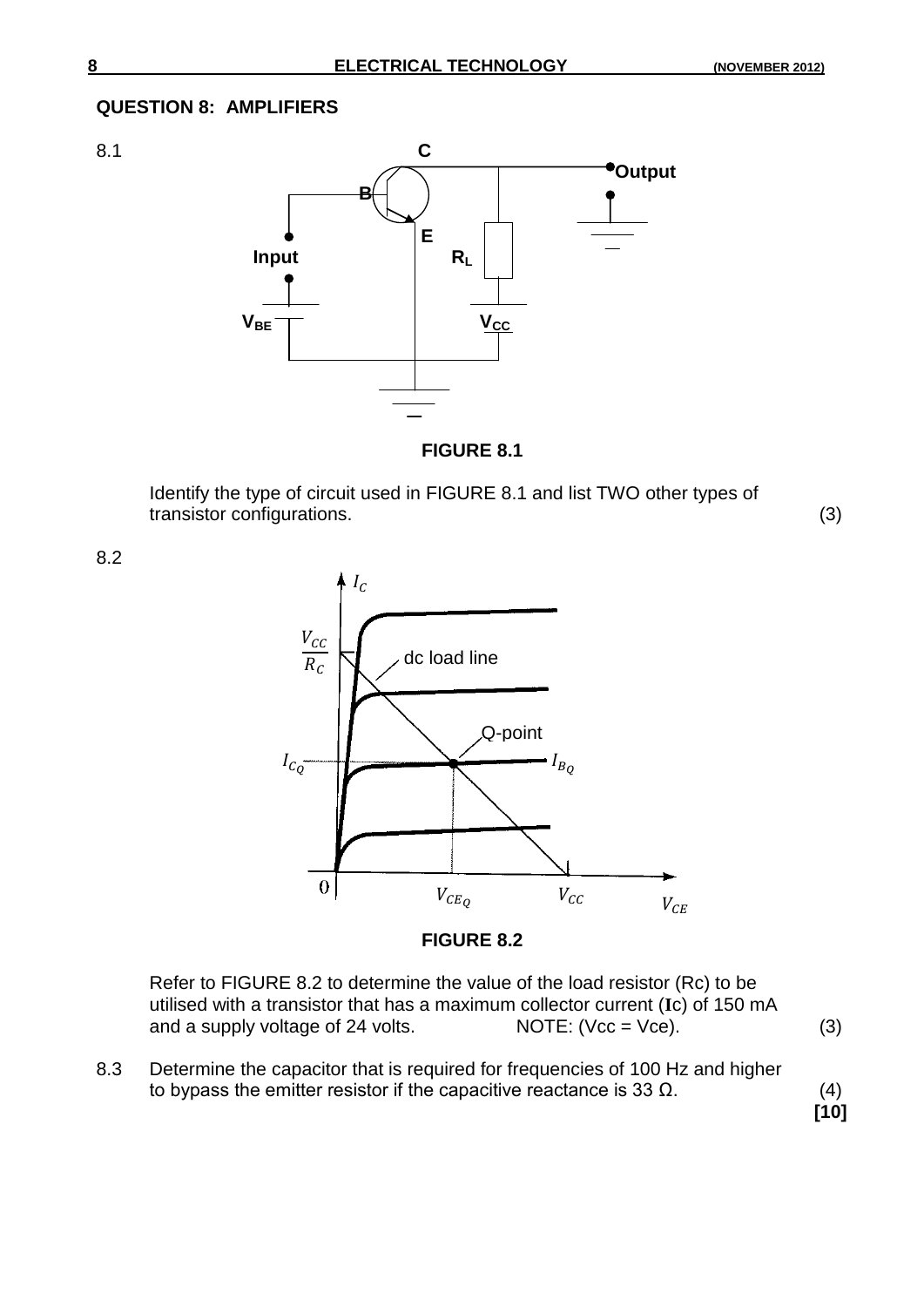## **QUESTION 9: TRANSFORMERS**

| 9.1 |                                                                                                                                                                                                                                      | Name TWO applications of transformers.                                                                        | (2)        |
|-----|--------------------------------------------------------------------------------------------------------------------------------------------------------------------------------------------------------------------------------------|---------------------------------------------------------------------------------------------------------------|------------|
| 9.2 | Mr Manana's dwelling is supplied by a single-phase transformer. When he<br>uses all the appliances, the transformer supplying his dwelling gets hot. The<br>transformer used is a 11 000 V/230 V. Transformer is rated at 1 100 kVA. |                                                                                                               |            |
|     | 9.2.1                                                                                                                                                                                                                                | What could be the reasons for the transformer getting too hot?                                                | (2)        |
|     | 9.2.2                                                                                                                                                                                                                                | There are different methods used to cool transformers. Name<br>THREE methods used to cool a transformer.      | (3)        |
|     | 9.2.3                                                                                                                                                                                                                                | Calculate the maximum current that can be drawn by the transformer<br>from the supply.                        | (3)        |
|     | 9.2.4                                                                                                                                                                                                                                | Calculate the current that can be supplied by the transformer.                                                | (3)        |
| 9.3 |                                                                                                                                                                                                                                      | In the world of technology there are many different types of transformers. Give<br>TWO types of transformers. | (2)<br> 15 |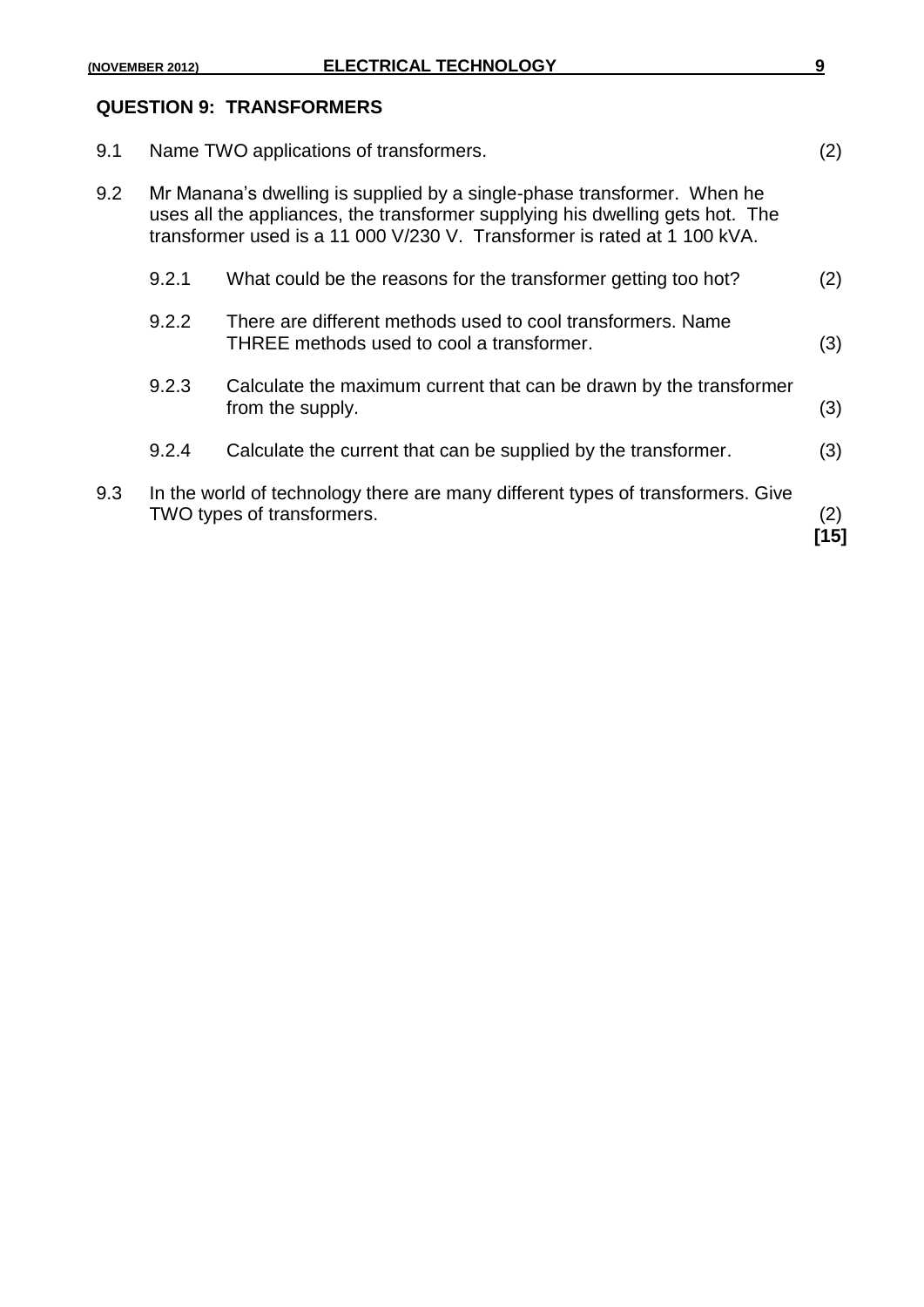#### **QUESTION 10: POWER SUPPLY**

Power supply circuits are designed to provide electronic circuits with a stable voltage and current source.

- 10.1 List FOUR stages of a power supply. (4)
- 10.2 Describe the function of the capacitor across the load output in a power supply. (2)



FIGURE 10.4 shows a series voltage-regulator circuit. Make use of your knowledge of Zener diodes to explain what happens with the Zener diode when the input voltage to the regulator rises. (5)

10.4 Identify the following components:



10.5 Draw and label TWO waveforms to illustrate the difference between full wave and half wave rectification. (2)

**[15]**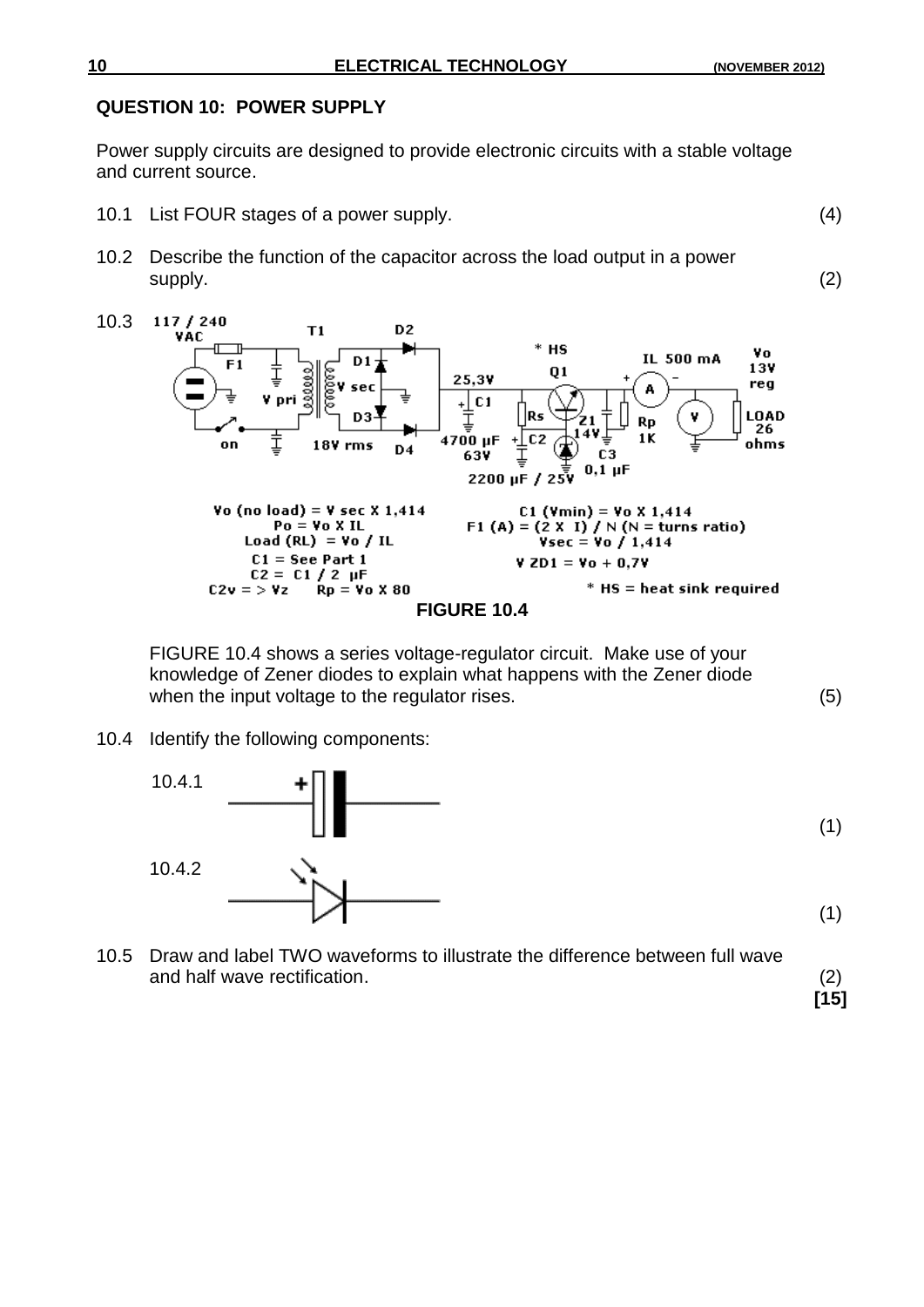#### **QUESTION 11: LOGIC CIRCUITS**

11.1 Identify the following logic gates:



11.2 Draw the logic circuit for the following Boolean Expression:

$$
F = \overline{A+B} + B.C \tag{5}
$$

- 11.3 Simplify the Boolean expression in QUESTION 11.2. (4)
- 11.4 Study the Logic circuit in FIGURE 11.4 and use it to answer the following questions.



11.4.1 Determine the logic state (1 or 0) of X if: **A=1 B=0 C=0** (1)

- 11.4.2 Determine the logic state (1 or 0) of X if: **A=0 B=1 C=0** (1)
- 11.4.3 Determine the logic state (1 or 0) of X if: **A=0 B=0 C=1** (1)
- 11.5 List TWO applications of logic gates. (2)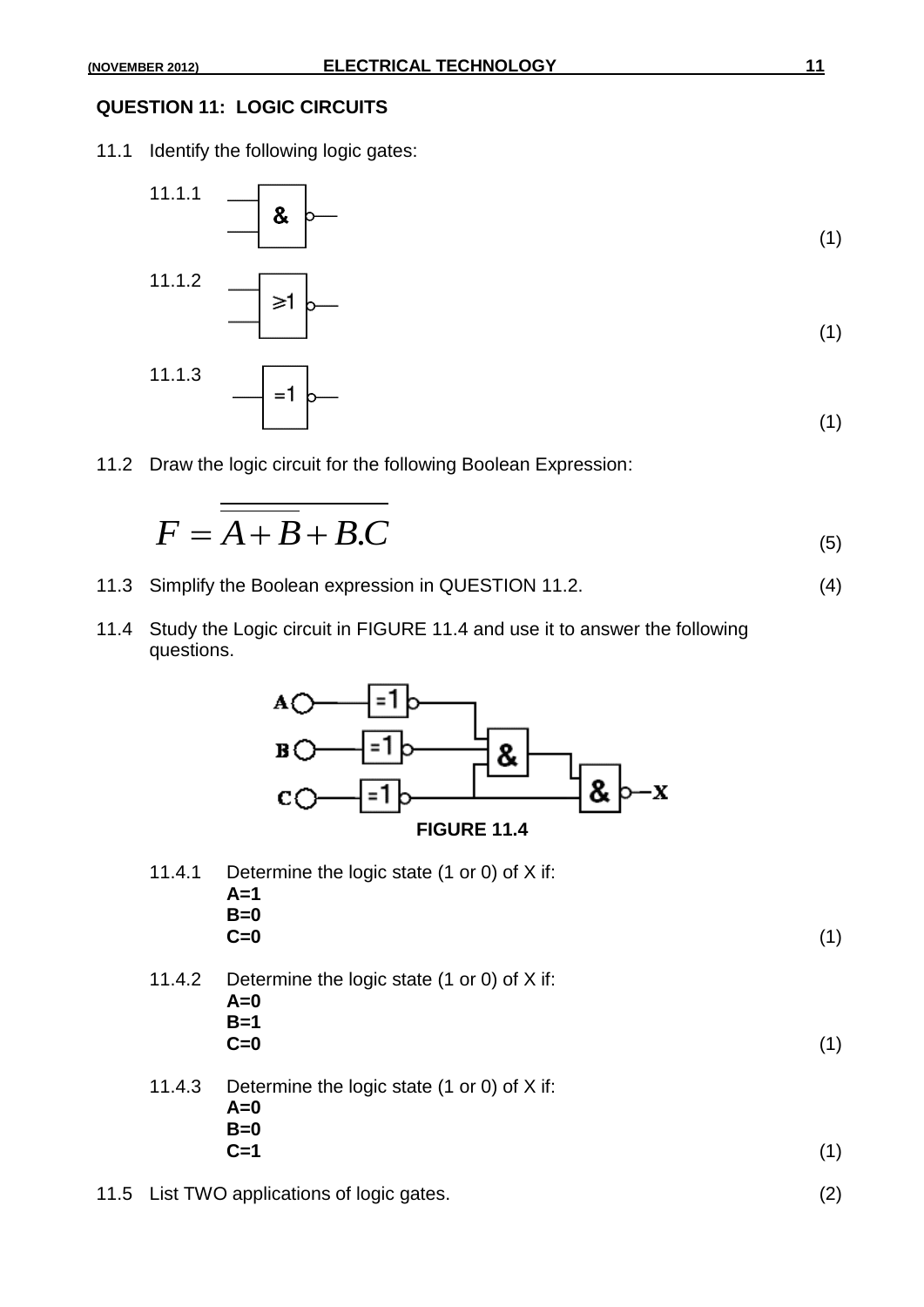11.6 Complete the following Boolean algebra rules:

|        | $11.6.3 \quad 1. X =$ | (1)<br>[20] |
|--------|-----------------------|-------------|
|        | $11.6.2$ $1 + X =$    | (1)         |
| 11.6.1 | $X + X Y =$           | (1)         |

### **QUESTION 12: PROTECTIVE DEVICES**

FIGURE 12.1 shows the cross-sectional view of an MCB.



**FIGURE 12.1**

|      |        | 12.1 Label 12.1.1 to 12.1.4.                                                                                                                        | (4)         |
|------|--------|-----------------------------------------------------------------------------------------------------------------------------------------------------|-------------|
|      |        | 12.2 State the MCB current ratings for the following sub-circuits according the<br>accepted code of practice as regulated by SABS 0142 regulations. |             |
|      | 12.2.1 | Stove                                                                                                                                               | (1)         |
|      | 12.2.2 | Socket outlets                                                                                                                                      | (1)         |
| 12.3 |        | Describe the function of an earth leakage relay unit.                                                                                               | (2)         |
| 12.4 |        | Explain TWO advantages of an MCB when it is compared to a fuse.                                                                                     | (2)<br>[10] |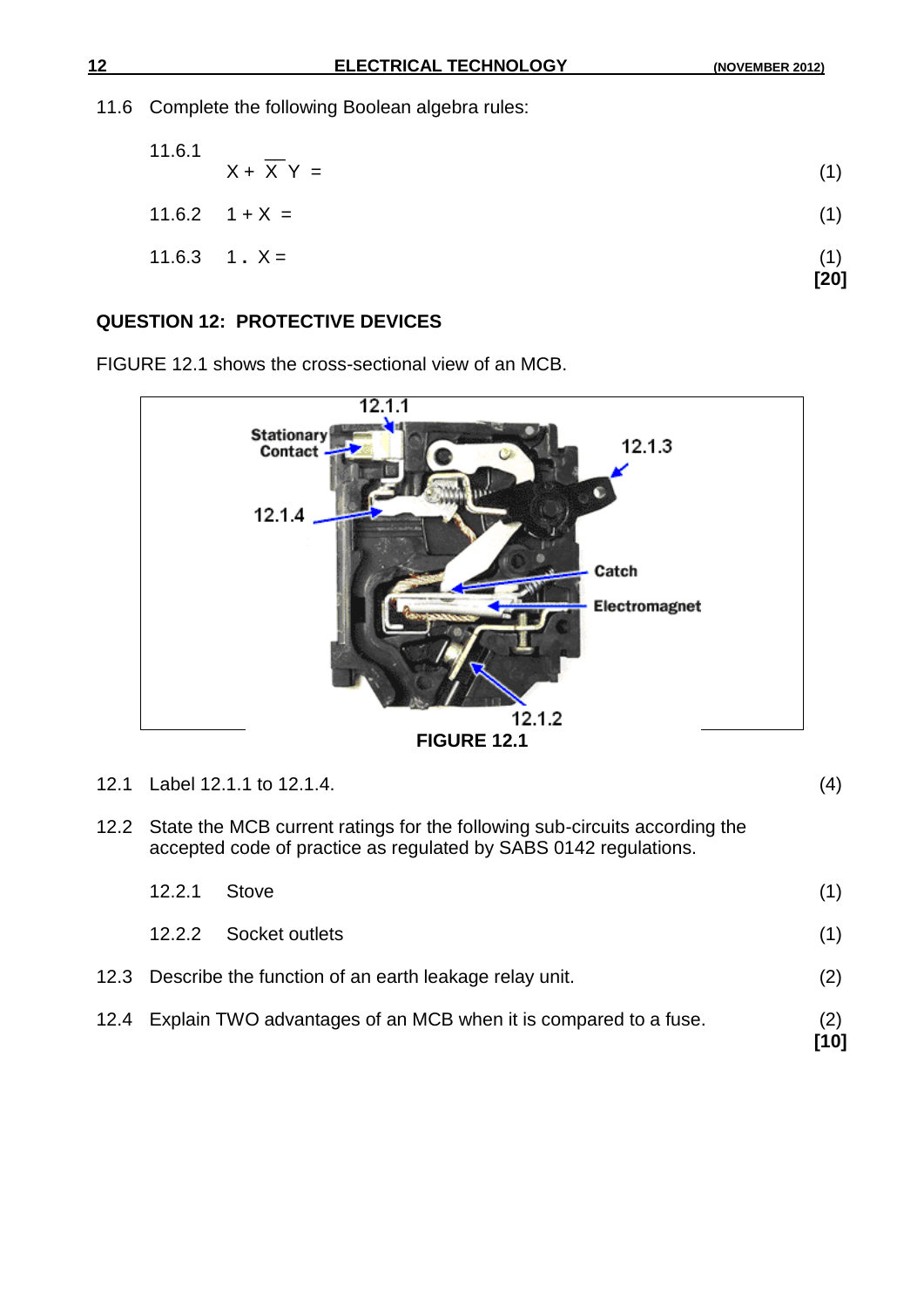## **QUESTION 13: OPERATING PRINCIPLES OF SINGLE-PHASE MOTORS**

FIGURE 13.1 shows the single-phase electrical motor.



**FIGURE 13.1: ELECTRICAL MOTOR**

|      | 13.1 Label 13.1.1 to 13.1.4.                                                                               | (4)         |
|------|------------------------------------------------------------------------------------------------------------|-------------|
| 13.2 | Identify the electrical motor in FIGURE 13.1.                                                              | (1)         |
| 13.3 | Explain the function of the centrifugal switch.                                                            | (2)         |
| 13.4 | State the application of the motor in FIGURE 13.1. Include examples of where<br>it is used.                | (3)         |
|      | 13.5 What will happen to the motor if the capacitor is defective and it is an open<br>circuit?             | (2)         |
| 13.6 | Show by means of TWO sketches how the direction of rotation of this motor<br>can be changed.               | (4)         |
| 13.7 | What is the function of the two capacitors used in a single phase capacitor-<br>start capacitor-run motor? | (4)         |
| 13.8 | Draw the control circuit of a direct-on-line starter.                                                      | (5)<br>'25] |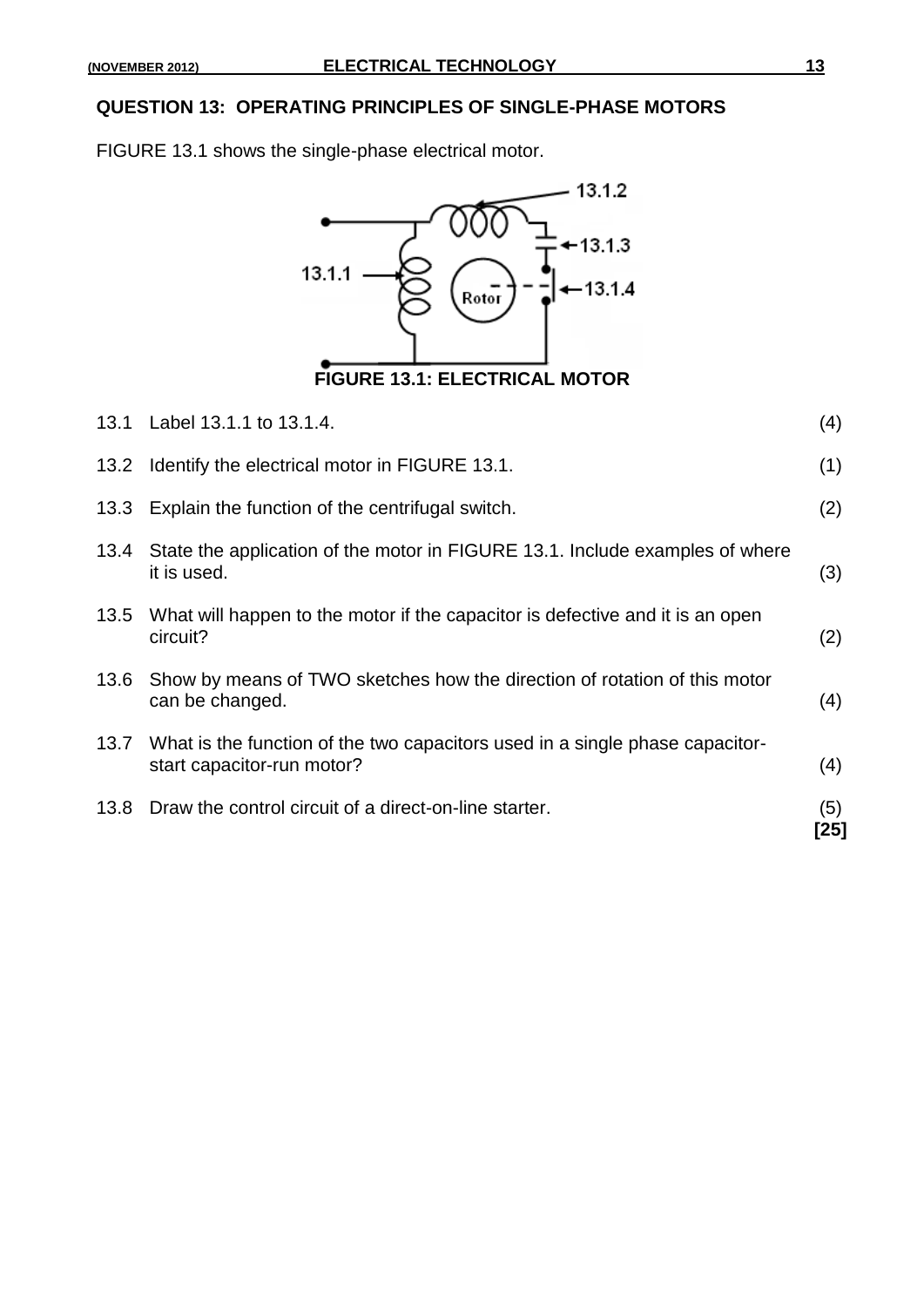### **QUESTION 14: ELECTRONIC COMMUNICATION**

Electronic communication is one of the most important facets of modern society. One of the most important mediums of communication is through radio communication. To send data through radio, it is important to modulate the radio signal.

- 14.1 Briefly explain the principle of *modulation*. (2)
- 14.2 Do cellular phones incorporate any form of radio transmitters? (1)
- 14.3 FIGURE 14.2 below shows a capacitor is added to the output. Explain the purpose of this. (2)



## **FIGURE 14.2: DIODE DETECTOR CIRCUIT WITH CAPACITOR**

14.4 Draw and label the block diagram of a radio receiver. (5)

**[10]**

**TOTAL: 200**